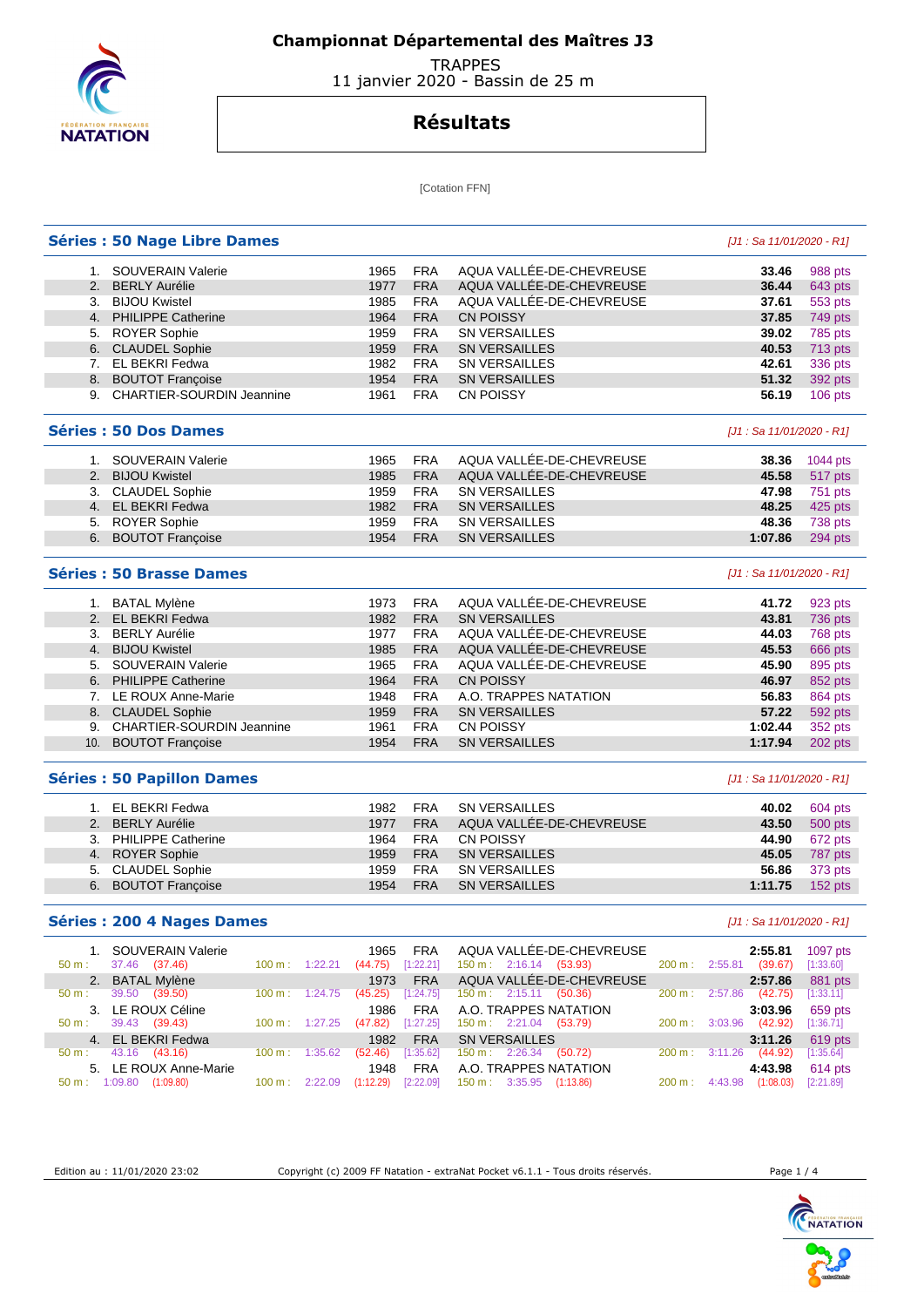

 **Championnat Départemental des Maîtres J3** 

**TRAPPES** 11 janvier 2020 - Bassin de 25 m

## **Résultats**

### **Séries : 50 Nage Libre Messieurs** [J1 : Sa 11/01/2020 - R1]

|                     | LE ROUX Benjamin               | 1979 | <b>FRA</b> | A.O. TRAPPES NATATION      | 27.16          | 1009 pts       |
|---------------------|--------------------------------|------|------------|----------------------------|----------------|----------------|
|                     | 2. LE FLOCH Yann               | 1976 | <b>FRA</b> | <b>CN PLAISIR</b>          | 27.20          | 1006 pts       |
| 3.                  | <b>DINANE Serge</b>            | 1967 | <b>FRA</b> | AQUA VALLÉE-DE-CHEVREUSE   | 27.97          | 1037 pts       |
|                     | 4. CHALVET Cédric              | 1991 | <b>FRA</b> | AQUATIC CLUB AUBERGENVILLE | 27.98          | 907 pts        |
| 5.                  | YAOUANCQ Vincent               | 1991 | <b>FRA</b> | <b>CSN GUYANCOURT</b>      | 28.15          | 896 pts        |
| 6.                  | <b>FONTANINI Sandro</b>        | 1984 | <b>FRA</b> | CN VERNEUIL VERNOUILLET    | 28.22          | 918 pts        |
| 7.                  | PIQUEMAL Eric                  | 1986 | <b>FRA</b> | <b>CN POISSY</b>           | 28.34          | 895 pts        |
|                     | 8. LOISEAU Mathieu             | 1974 | <b>FRA</b> | <b>CN POISSY</b>           | 28.83          | 937 pts        |
| 9.                  | <b>SEGOUIN Romain</b>          | 1983 | <b>FRA</b> | AQUATIC CLUB AUBERGENVILLE | 30.21          | 799 pts        |
|                     | 10. COUTURIER Jean-Louis       | 1964 | <b>FRA</b> | AQUA VALLÉE-DE-CHEVREUSE   | 30.23          | 959 pts        |
| 11.                 | <b>RENARD Francis</b>          | 1965 | <b>FRA</b> | <b>CN POISSY</b>           | 30.41          | 949 pts        |
| 12.                 | <b>DEGURSE Jean-Francois</b>   | 1986 | <b>FRA</b> | A.O. TRAPPES NATATION      | 30.97          | 741 pts        |
| 13.                 | <b>MEILHAC Guillaume</b>       | 1991 | <b>FRA</b> | <b>CN PLAISIR</b>          | 31.06          | 725 pts        |
| 14.                 | DE ROBILLARD Olivier           | 1970 | <b>FRA</b> | CNO ST-GERMAIN-EN-LAYE     | 32.00          | 802 pts        |
| 15.                 | <b>CORNETET Laurent</b>        | 1965 | <b>FRA</b> | AQUA VALLÉE-DE-CHEVREUSE   | 32.05          | 857 pts        |
|                     | 16. COURTEMANCHE Gilles        | 1965 | <b>FRA</b> | AQUA VALLÉE-DE-CHEVREUSE   | 32.49          | 833 pts        |
| 17.                 | <b>HUET Ronan</b>              | 1990 | <b>FRA</b> | <b>CSN GUYANCOURT</b>      | 32.66          | 649 pts        |
| 18.                 | POIRIER Stéphane               | 1974 | <b>FRA</b> | <b>CSN GUYANCOURT</b>      | 32.87          | 708 pts        |
| 19.                 | <b>LINON Audry</b>             | 1983 | <b>FRA</b> | <b>CN PLAISIR</b>          | 33.19          | 637 pts        |
| 20.                 | <b>DUPONT Justin</b>           | 1989 | <b>FRA</b> | A.O. TRAPPES NATATION      | 33.37          | 612 pts        |
| 21.                 | <b>ECALLE Gaël</b>             | 1962 | <b>FRA</b> | AQUA VALLÉE-DE-CHEVREUSE   | 34.30          | 739 pts        |
|                     | 22. GROSGEORGE Sylvain         | 1990 | <b>FRA</b> | A.O. TRAPPES NATATION      | 34.66          | <b>548 pts</b> |
|                     | 23. LE LEZ Vincent             | 1975 | <b>FRA</b> | A.O. TRAPPES NATATION      | 35.25          | 588 pts        |
| 24.                 | <b>COQUARD Didier</b>          | 1970 | <b>FRA</b> | AQUA VALLÉE-DE-CHEVREUSE   | 36.09          | 595 pts        |
| 25.                 | LEFORT Jean-Michel             | 1972 | <b>FRA</b> | <b>SN VERSAILLES</b>       | 36.47          | 531 pts        |
|                     | 26. POUCET Philippe            | 1959 | <b>FRA</b> | <b>CN POISSY</b>           | 37.51          | 654 pts        |
| 27.                 | <b>FAIDOLI Aziz</b>            | 1965 | <b>FRA</b> | A.O. TRAPPES NATATION      | 38.79          | 529 pts        |
| 28.                 | <b>FROGER Olivier</b>          | 1972 | <b>FRA</b> | AQUATIC CLUB AUBERGENVILLE | 39.31          | 410 pts        |
|                     | 29. GUYONVARC'H Pascal         | 1963 | <b>FRA</b> | <b>SN VERSAILLES</b>       | 39.48          | 499 pts        |
| 30.                 | LE ROUX Jean-Jacques           | 1946 | <b>FRA</b> | A.O. TRAPPES NATATION      | 43.44          | 589 pts        |
| 31.                 | <b>FOURNIER Herve</b>          | 1956 | <b>FRA</b> | <b>SN VERSAILLES</b>       | 51.47          | 171 pts        |
| $\qquad \qquad - -$ | DIMIER DE LA BRUNETIERE Xavier | 1952 | <b>FRA</b> | <b>SN VERSAILLES</b>       | <b>DNS</b> dec |                |
|                     |                                |      |            |                            |                |                |

#### **Séries : 50 Dos Messieurs** [J1 : Sa 11/01/2020 - R1]

|     | <b>DINANE</b> Serge        | 1967 | <b>FRA</b> | AQUA VALLÉE-DE-CHEVREUSE | 31.78   | 1083 pts |
|-----|----------------------------|------|------------|--------------------------|---------|----------|
|     | 2. LE ROUX Benjamin        | 1979 | <b>FRA</b> | A.O. TRAPPES NATATION    | 32.06   | 963 pts  |
| 3.  | <b>PIQUEMAL Eric</b>       | 1986 | <b>FRA</b> | <b>CN POISSY</b>         | 34.56   | 778 pts  |
| 4.  | YAOUANCQ Vincent           | 1991 | <b>FRA</b> | <b>CSN GUYANCOURT</b>    | 34.75   | 750 pts  |
| 5.  | POIRIER Stéphane           | 1974 | <b>FRA</b> | <b>CSN GUYANCOURT</b>    | 35.08   | 857 pts  |
| 6.  | <b>LENTZ Cedric</b>        | 1976 | <b>FRA</b> | <b>CSN GUYANCOURT</b>    | 36.40   | 752 pts  |
|     | <b>MEILHAC Guillaume</b>   | 1991 | <b>FRA</b> | <b>CN PLAISIR</b>        | 36.56   | 666 pts  |
| 8.  | <b>FONTANINI Sandro</b>    | 1984 | <b>FRA</b> | CN VERNEUIL VERNOUILLET  | 37.15   | 684 pts  |
| 9.  | <b>MARCHAND Frédéric</b>   | 1972 | <b>FRA</b> | AQUA VALLÉE-DE-CHEVREUSE | 37.31   | 754 pts  |
| 10. | <b>CORNETET Laurent</b>    | 1965 | <b>FRA</b> | AQUA VALLÉE-DE-CHEVREUSE | 37.92   | 860 pts  |
| 11. | <b>DUPONT Justin</b>       | 1989 | <b>FRA</b> | A.O. TRAPPES NATATION    | 38.71   | 590 pts  |
| 12. | DE ROBILLARD Olivier       | 1970 | <b>FRA</b> | CNO ST-GERMAIN-EN-LAYE   | 41.13   | 654 pts  |
| 13. | <b>COURTEMANCHE Gilles</b> | 1965 | <b>FRA</b> | AQUA VALLÉE-DE-CHEVREUSE | 41.91   | 693 pts  |
| 14. | <b>LINON Audry</b>         | 1983 | <b>FRA</b> | <b>CN PLAISIR</b>        | 42.38   | 470 pts  |
| 15. | <b>COQUARD Didier</b>      | 1970 | <b>FRA</b> | AQUA VALLÉE-DE-CHEVREUSE | 44.70   | 519 pts  |
| 16. | LE ROUX Jean-Jacques       | 1946 | <b>FRA</b> | A.O. TRAPPES NATATION    | 55.06   | 544 pts  |
| 17. | <b>FOURNIER Herve</b>      | 1956 | <b>FRA</b> | <b>SN VERSAILLES</b>     | 1:03.13 | 161 pts  |
|     |                            |      |            |                          |         |          |

### **Séries : 50 Brasse Messieurs Contract Contract Contract Contract Contract Contract Contract Contract Contract Contract Contract Contract Contract Contract Contract Contract Contract Contract Contract Contract Contract C**

|        | 1. LE ROUX Benjamin                  |      |            | 1979 FRA A.O. TRAPPES NATATION | 35.49   | 924 pts |
|--------|--------------------------------------|------|------------|--------------------------------|---------|---------|
|        | 2. PIQUEMAL Eric                     | 1986 | FRA        | CN POISSY                      | 36.39   | 840 pts |
|        | 3. CHALVET Cédric                    | 1991 |            | FRA AQUATIC CLUB AUBERGENVILLE | 36.87   | 809 pts |
|        | 4. MEILHAC Guillaume                 | 1991 | <b>FRA</b> | CN PLAISIR                     | 37.00   | 803 pts |
| $   -$ | $\ldots \ldots \ldots \ldots \ldots$ |      |            |                                | _ _ _ _ |         |

 **Edition au : 11/01/2020 23:02 Copyright (c) 2009 FF Natation - extraNat Pocket v6.1.1 - Tous droits réservés. Page 2 / 4** 

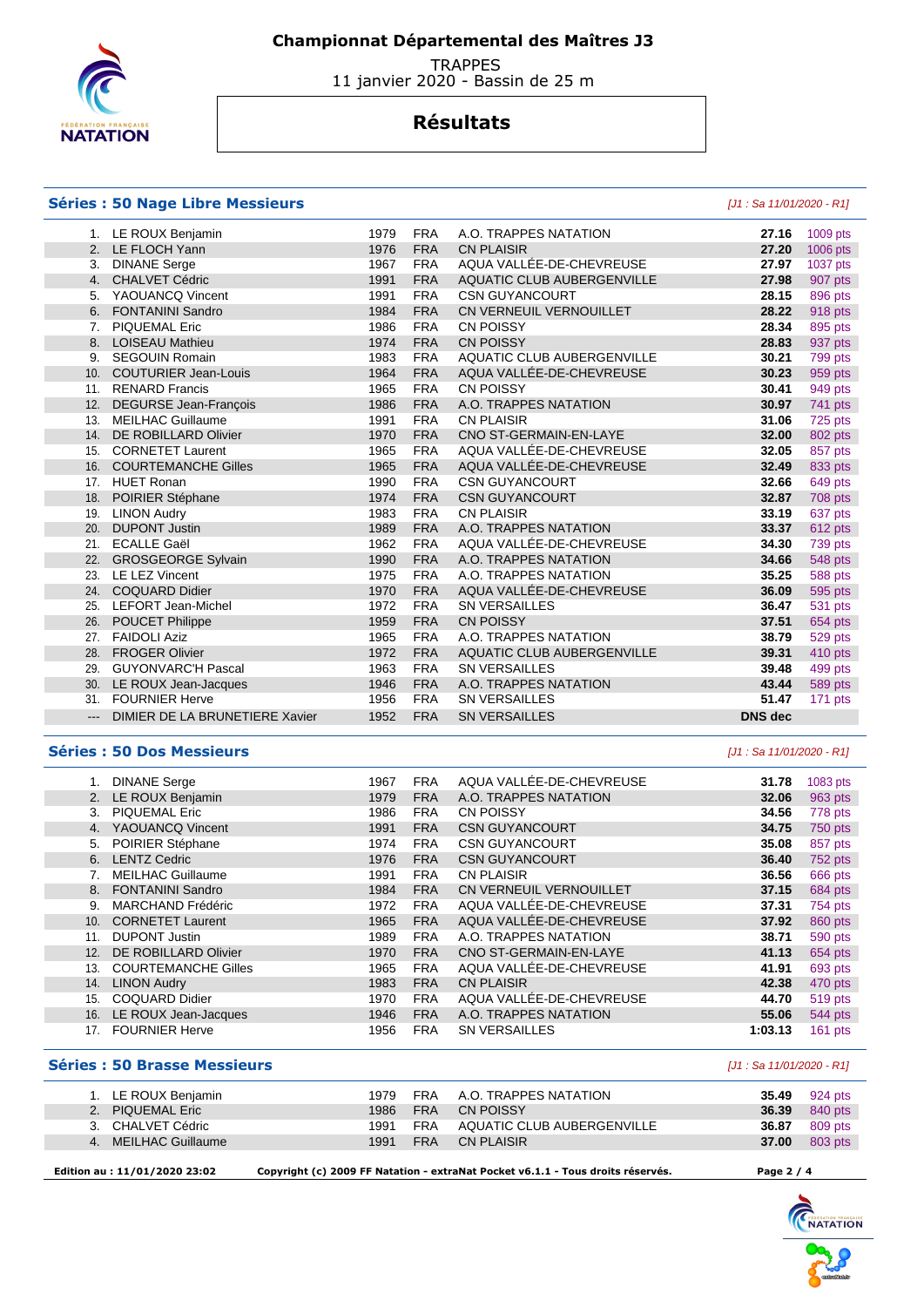

## **Championnat Départemental des Maîtres J3 TRAPPES 11 janvier 2020 - Bassin de 25 m**

## **Résultats**

### **(Suite) Séries : 50 Brasse Messieurs [J1 : Sa 11/01/2020 - R1]**

| 5.  | <b>HUET Ronan</b>            | 1990 | FRA        | <b>CSN GUYANCOURT</b>      | 37.51 | 791 pts |
|-----|------------------------------|------|------------|----------------------------|-------|---------|
| 6.  | <b>LOISEAU Mathieu</b>       | 1974 | <b>FRA</b> | <b>CN POISSY</b>           | 38.03 | 845 pts |
|     | POIRIER Stéphane             | 1974 | <b>FRA</b> | <b>CSN GUYANCOURT</b>      | 38.44 | 827 pts |
| 8.  | <b>COURTEMANCHE Gilles</b>   | 1965 | <b>FRA</b> | AQUA VALLÉE-DE-CHEVREUSE   | 39.64 | 891 pts |
| 9.  | <b>THEVOT Florent</b>        | 1978 | <b>FRA</b> | C.N DE MANTES EN YVELINES  | 40.03 | 726 pts |
| 10. | <b>DEGURSE Jean-François</b> | 1986 | <b>FRA</b> | A.O. TRAPPES NATATION      | 40.63 | 659 pts |
| 11. | <b>GROSGEORGE Sylvain</b>    | 1990 | <b>FRA</b> | A.O. TRAPPES NATATION      | 40.67 | 658 pts |
| 12. | <b>DAUGAS Jean-Michel</b>    | 1972 | <b>FRA</b> | AQUA VALLÉE-DE-CHEVREUSE   | 40.75 | 731 pts |
| 13. | <b>FONTANINI Sandro</b>      | 1984 | <b>FRA</b> | CN VERNEUIL VERNOUILLET    | 41.28 | 651 pts |
| 14. | <b>PORTAL Frederic</b>       | 1978 | <b>FRA</b> | CNO ST-GERMAIN-EN-LAYE     | 42.75 | 618 pts |
| 15. | <b>ECALLE Gaël</b>           | 1962 | <b>FRA</b> | AQUA VALLÉE-DE-CHEVREUSE   | 43.55 | 736 pts |
| 16. | <b>MARCHAND Frédéric</b>     | 1972 | <b>FRA</b> | AQUA VALLÉE-DE-CHEVREUSE   | 43.79 | 613 pts |
| 17. | <b>LEFORT Jean-Michel</b>    | 1972 | <b>FRA</b> | <b>SN VERSAILLES</b>       | 44.28 | 595 pts |
| 18. | <b>GALLET Sébastien</b>      | 1978 | <b>FRA</b> | AQUATIC CLUB AUBERGENVILLE | 45.28 | 526 pts |
| 19. | <b>FROGER Olivier</b>        | 1972 | <b>FRA</b> | AQUATIC CLUB AUBERGENVILLE | 47.41 | 487 pts |
| 20. | LE LEZ Vincent               | 1975 | <b>FRA</b> | A.O. TRAPPES NATATION      | 48.31 | 458 pts |
| 21. | <b>GALBIATI Damien</b>       | 1968 | <b>FRA</b> | AQUA VALLÉE-DE-CHEVREUSE   | 49.70 | 463 pts |
| 22. | LE ROUX Jean-Jacques         | 1946 | <b>FRA</b> | A.O. TRAPPES NATATION      | 50.39 | 783 pts |
|     |                              |      |            |                            |       |         |

#### **Séries : 50 Papillon Messieurs** [J1 : Sa 11/01/2020 - R1]

|     | 1. LE ROUX Benjamin         | 1979 | FRA        | A.O. TRAPPES NATATION             | 28.81 | 1006 pts |
|-----|-----------------------------|------|------------|-----------------------------------|-------|----------|
|     | 2. LE ROUX Alexandre        | 1985 | <b>FRA</b> | A.O. TRAPPES NATATION             | 28.83 | 984 pts  |
| 3.  | YAOUANCQ Vincent            | 1991 | <b>FRA</b> | <b>CSN GUYANCOURT</b>             | 30.00 | 898 pts  |
| 4.  | <b>PIQUEMAL Eric</b>        | 1986 | <b>FRA</b> | <b>CN POISSY</b>                  | 30.58 | 868 pts  |
| 5.  | LOISEAU Mathieu             | 1974 | <b>FRA</b> | <b>CN POISSY</b>                  | 30.99 | 911 pts  |
| 6.  | <b>FONTANINI Sandro</b>     | 1984 | <b>FRA</b> | CN VERNEUIL VERNOUILLET           | 32.93 | 747 pts  |
| 7.  | <b>COUTURIER Jean-Louis</b> | 1964 | <b>FRA</b> | AQUA VALLÉE-DE-CHEVREUSE          | 33.31 | 914 pts  |
| 8.  | <b>DOLVECK Wilfried</b>     | 1978 | <b>FRA</b> | <b>SN VERSAILLES</b>              | 33.96 | 713 pts  |
| 9.  | <b>SEGOUIN Romain</b>       | 1983 | <b>FRA</b> | <b>AQUATIC CLUB AUBERGENVILLE</b> | 34.02 | 689 pts  |
| 10. | <b>PORTAL Frederic</b>      | 1978 | <b>FRA</b> | CNO ST-GERMAIN-EN-LAYE            | 34.90 | 665 pts  |
| 11. | <b>MEILHAC Guillaume</b>    | 1991 | <b>FRA</b> | <b>CN PLAISIR</b>                 | 34.92 | 629 pts  |
| 12. | <b>COURTEMANCHE Gilles</b>  | 1965 | <b>FRA</b> | AQUA VALLÉE-DE-CHEVREUSE          | 35.85 | 783 pts  |
| 13. | <b>LENTZ Cedric</b>         | 1976 | <b>FRA</b> | <b>CSN GUYANCOURT</b>             | 37.96 | 520 pts  |
| 14. | <b>RENARD Francis</b>       | 1965 | <b>FRA</b> | <b>CN POISSY</b>                  | 38.11 | 675 pts  |
| 15. | <b>GROSGEORGE Sylvain</b>   | 1990 | FRA        | A.O. TRAPPES NATATION             | 38.28 | 476 pts  |
| 16. | <b>GALLET Sébastien</b>     | 1978 | <b>FRA</b> | AQUATIC CLUB AUBERGENVILLE        | 39.06 | 472 pts  |
| 17. | DEGURSE Jean-François       | 1986 | <b>FRA</b> | A.O. TRAPPES NATATION             | 39.52 | 424 pts  |
| 18. | <b>LEFORT Jean-Michel</b>   | 1972 | <b>FRA</b> | <b>SN VERSAILLES</b>              | 40.93 | 427 pts  |
| 19. | <b>MARTIN Geoffroy</b>      | 1982 | <b>FRA</b> | <b>SN VERSAILLES</b>              | 41.72 | 348 pts  |
| 20. | <b>FROGER Olivier</b>       | 1972 | <b>FRA</b> | AQUATIC CLUB AUBERGENVILLE        | 42.76 | 358 pts  |
| 21. | POUCET Philippe             | 1959 | <b>FRA</b> | <b>CN POISSY</b>                  | 43.56 | 536 pts  |
| 22. | <b>DAUGAS Jean-Michel</b>   | 1972 | <b>FRA</b> | AQUA VALLÉE-DE-CHEVREUSE          | 44.19 | 308 pts  |
| 23. | <b>GALBIATI Damien</b>      | 1968 | FRA        | AQUA VALLÉE-DE-CHEVREUSE          | 45.36 | 317 pts  |
| 24. | <b>ROZOTTE Claude</b>       | 1951 | <b>FRA</b> | AQUA VALLÉE-DE-CHEVREUSE          | 48.63 | 468 pts  |
| 25. | LE ROUX Jean-Jacques        | 1946 | <b>FRA</b> | A.O. TRAPPES NATATION             | 57.68 | 334 pts  |

## **Séries : 200 4 Nages Messieurs Contract Contract Contract Contract Contract Contract Contract Contract Contract Contract Contract Contract Contract Contract Contract Contract Contract Contract Contract Contract Contract**

| 1. LE ROUX Benjamin<br>(30.84)<br>30.84<br>$50 m$ : | 1:08.38<br>100 m:            | <b>FRA</b><br>1979<br>[1:08.38]<br>(37.54) | A.O. TRAPPES NATATION<br>$150 \text{ m}: 1:50.66$<br>(42.28)                    | 200 m:            | 2:25.06<br>2:25.06<br>(34.40) | $1000$ pts<br>[1:16.68] |
|-----------------------------------------------------|------------------------------|--------------------------------------------|---------------------------------------------------------------------------------|-------------------|-------------------------------|-------------------------|
| 2. LE FLOCH Yann                                    |                              | <b>FRA</b><br>1976                         | <b>CN PLAISIR</b>                                                               |                   | 2:31.23                       | 918 pts                 |
| 33.66<br>(33.66)<br>$50 m$ :                        | 100 m:<br>1:13.00            | [1:13.00]<br>(39.34)                       | $150 \text{ m}: 1:55.84$<br>(42.84)                                             | 200 m:            | 2:31.23<br>(35.39)            | [1:18.23]               |
| 3. LE ROUX Alexandre                                |                              | <b>FRA</b><br>1985                         | A.O. TRAPPES NATATION                                                           |                   | 2:35.32                       | 829 pts                 |
| 31.02<br>(31.02)<br>$50 m$ :                        | 1:09.07<br>$100 \text{ m}$ : | [1:09.07]<br>(38.05)                       | $150 \text{ m}: 1:54.49$<br>(45.42)                                             | 200 m:            | (40.83)<br>2:35.32            | $[1:26.25]$             |
| 4. THEVOT Florent                                   |                              | <b>FRA</b><br>1978                         | C.N DE MANTES EN YVELINES                                                       |                   | 2:46.41                       | 733 pts                 |
| 34.84<br>(34.84)<br>$50 m$ :                        | 1:16.69<br>$100 \text{ m}$ : | [1:16.69]<br>(41.85)                       | 2:06.59<br>150 m:<br>(49.90)                                                    | 200 m:            | (39.82)<br>2:46.41            | [1:29.72]               |
| LOISEAU Mathieu<br>5.                               |                              | <b>FRA</b><br>1974                         | CN POISSY                                                                       |                   | 2:47.32                       | 772 pts                 |
| 33.57<br>(33.57)<br>$50 m$ :                        | 100 m:<br>1:17.15            | [1:17.15]<br>(43.58)                       | $150 \text{ m}$ :<br>2:08.47<br>(51.32)                                         | $200 \text{ m}$ : | (38.85)<br>2:47.32            | [1:30.17]               |
| Edition au : 11/01/2020 23:02                       |                              |                                            | Copyright (c) 2009 FF Natation - extraNat Pocket v6.1.1 - Tous droits réservés. |                   | Page 3 / 4                    |                         |

**CHARGE THE NATION**